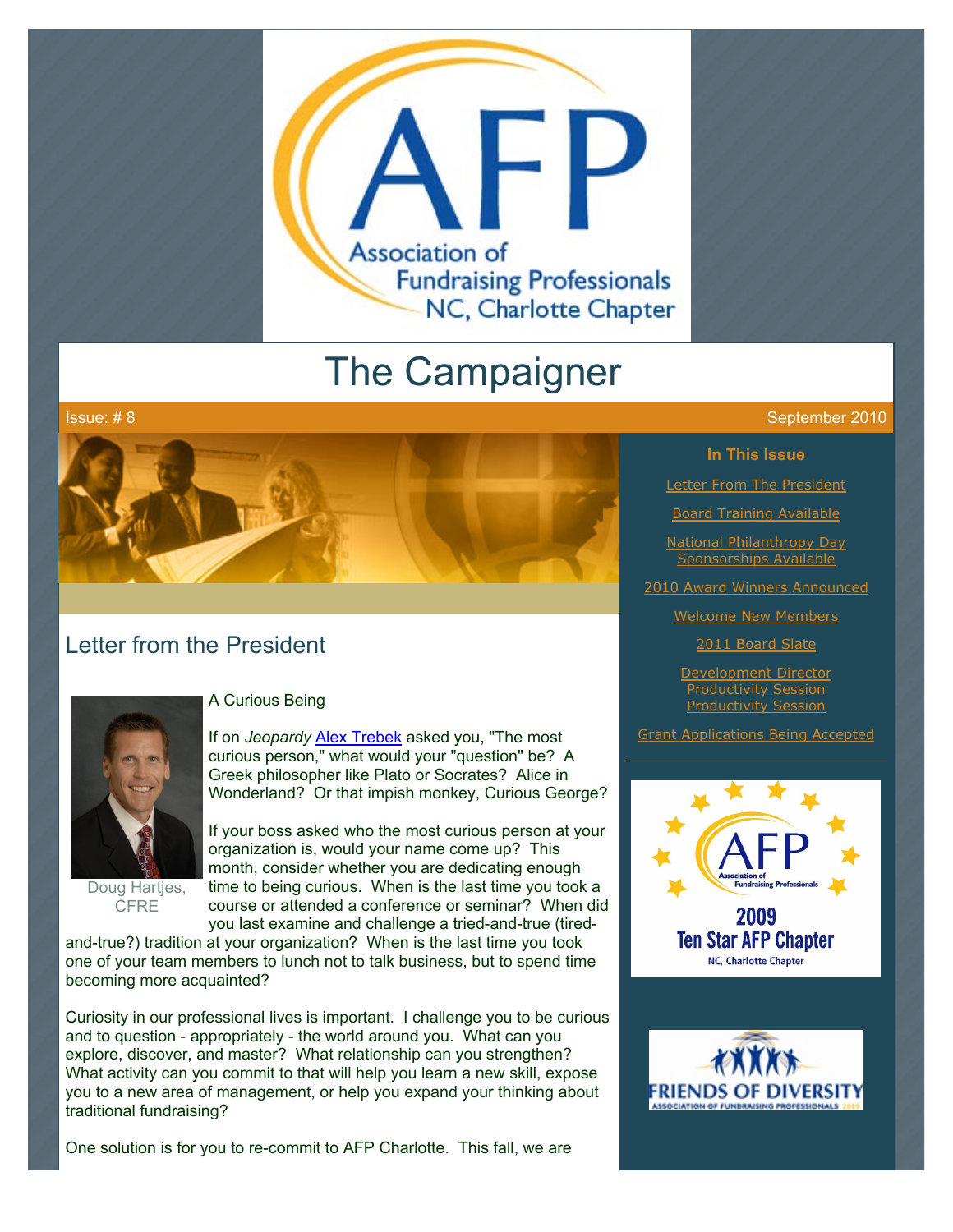offering many [programs, including audioconferences and lunch meetings,](http://www.afp-charlotte.org/rsvp.html) that provide you the opportunity to reflect and explore, discover, and master. Join us.

You must at least be curious about how I would respond on Jeopardy. My answer to Alex Trebek's question: "Who is Albert Einstein?"

Doug

Doug Hartjes, CFRE President, AFP Charlotte

### AFP Board Training Available **Board Responsibilities**

The AFP Charlotte Past Presidents recently revised the AFP Board Training as a complimentary service to local nonprofits. The presentation is approximately 45 minutes long and focuses specifically on Board responsibilities. Our past presidents affinity group will be the exclusive providers of this service and nonprofits can contact [Beth Fischer](mailto:beth.fischer@uncc.edu) to schedule this service. The past presidents include:

Jim Kelley, CFRE Karen Beach, CFRE Cindy Clark, CFRE Vanessa Stolen, CFRE Stacy Sumner Jesso Nancy McEneny, CFRE Beth Fischer, JD, CFRE Mary Ellen Shuntich, CFRE Doug Hartjes, CFRE (Current President)

### Be a Sponsor for National Philanthropy Day **Registration Underway**

**Wednesday, November 10, 2010 Networking 11:15 a.m.; Lunch 11:45 - 1:00 p.m. The Ritz-Carlton, Charlotte**

[2010 Sponsorship Form](http://www.afp-charlotte.org/customers/102012921065393/filemanager/2010_Sponsorship_Form.pdf)

The Charlotte Chapter of the Association of Fundraising Professionals (AFP) will hold the 2010 National Philanthropy Day awards on Wednesday, November 10, 2010 from 11:15 a.m. to 1:00 p.m. at The Ritz-Carlton in uptown Charlotte. The ceremony will honor community members who change the world with a giving heart.



**Upcoming Meetings: For more information on these and other programs, click** 

How are Charlotte's nonprofit organizations responding to the [new normal? September 15, 201](http://www.afp-charlotte.org/rsvp_details.html?id=2826)0

WEBCONFERENCE: Power Shift: Secrets to Success in the Digital [Donor-Centric World: September](http://www.afp-charlotte.org/rsvp_details.html?id=2821) 23, 2010

WEBCONFERENCE: Annual Campaign: Raising More Money [with Fewer Resources: October 7](http://www.afp-charlotte.org/rsvp_details.html?id=2822), 2010

Save The Date: Senior/CFRE Forum: October 27, 2010

[WEBCONFERENCE: AFP Think Tank:](http://www.afp-charlotte.org/rsvp_details.html?id=2824) Ethics in Fundraising: October 27, 2010

> [National Philanthopy Day:](http://www.afp-charlotte.org/rsvp_details.html?id=2925) November 10, 2010

### 2010 Board

President Doug Hartjes, CFRE President, Make A Wish Foundation of Central & Western North Carolina

President-Elect Amy Tribble Director of Development, Council for Children's Rights

VP, Outreach/Diversity Jenni Gaisbauer, CFRE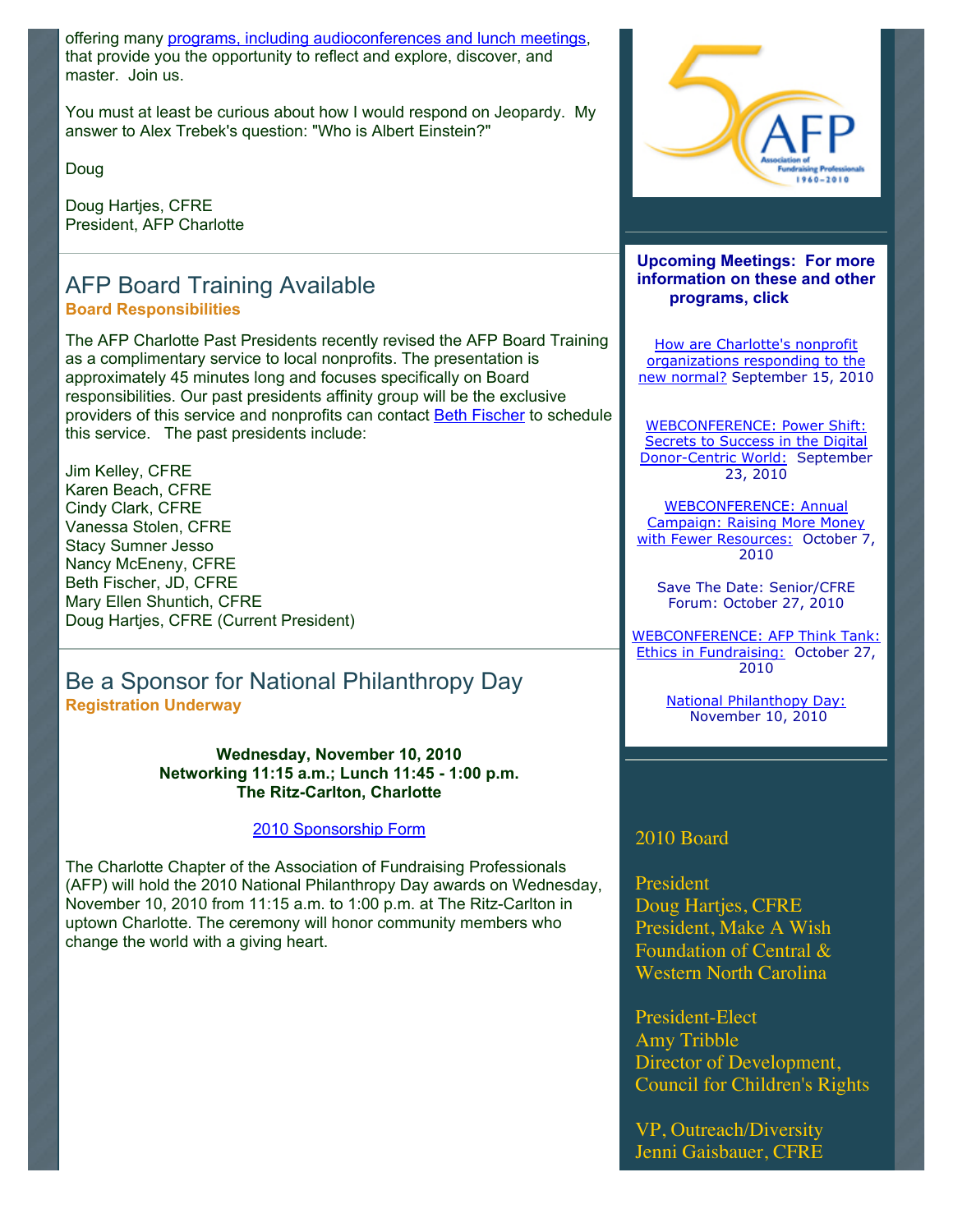[REGISTER now](http://www.afp-charlotte.org/rsvp_details.html?id=2925) to attend this event as a sponsor or as an individual.

**Printing deadline for programs, etc. is September 24th for sponsors to be included.** But seats can still be reserved through October 29th.

#### **CHANGE THE WORLD**



#### WITH A GIVING HEART

# **National** Philanthropy Day<sup>®</sup>

### 2010 Award Winners Announced **National Philanthropy Day**

Outstanding Champion of Diversity-**Norberto Sanchez**

Outstanding Philanthropist-**William H. Williamson III**

Outstanding Emerging Philanthropist-**Marjorie Bray**

Outstanding Philanthropic Small Business-**Loftin & Company Printers**

Outstanding Legacy- **James Douglas Zeller** (posthumously)

Outstanding Student Philanthropy (2) - **Playing for Others** and **Chantal Saxon**

Outstanding Philanthropic Organization-**Susan G. Komen For the Cure - Charlotte**

Outstanding Volunteer Fundraiser-**Ruth Shaw**

Outstanding Professional Fundraising Executive-**Kristin Hills Bradberry**

[More Information](http://archive.constantcontact.com/fs051/1101610725496/archive/1103605995535.html)

New Members **Welcome to our newest members:**

AFP-Charlotte welcomes the following new members:

Leah Reed Campbell, Director-Foundation Development, Mecklenburg Bar Foundation **Mary K Collin, Alumni Relations Coordinator, Central Piedmont** Community College Dawn Folmar, Resource Development Manager, Habitat For Humanity **Mary Gilbert, Senior Consultant, PR & Dev., A.L. Brourman** Associates, Inc. Kathy Grier, Director of Development, York Place **Dale Irvin, Habitat for Humanity** 

Senior VP of Development, Levine Museum of the New South

VP, Member Services Michelle Hamilton, CFRE Development Officer, Crisis Assistance Ministry

VP, External Relations Armen S. Boyajian Director of Leadership Giving, Catholic Diocese of **Charlotte** 

VP, Professional Advancement Todd W. Hartung, Jr. Director of Advancement, Cannon School

**Secretary** Jamie Hayes, CFRE Director of Development, Presbyterian Hospital Foundation

**Treasurer** Jennifer Sheely Vice President of Development, Holy Angels Foundation, Inc.

Past President Beth Fischer, JD, CFRE Director of Principal Gifts, UNC Charlotte

Programs Tamara Brainerd, CFRE Vice President, Operations, Junior Achievement of Central Carolinas

**Mentoring** Linda Breen Director of Philanthropy, College of Education, UNC **Charlotte**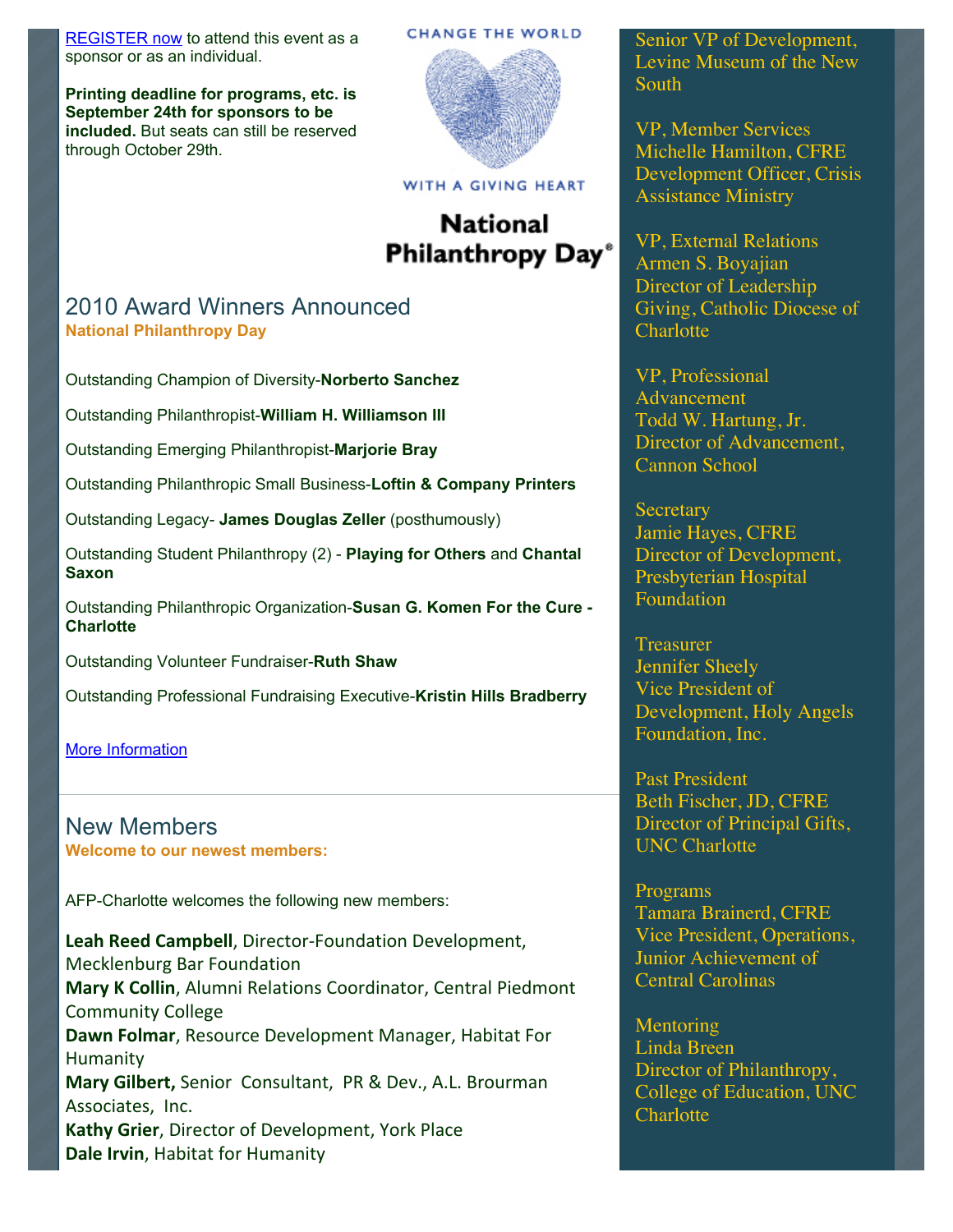Rhonda Y. Letso, Development Officer, Charlotte Rescue Mission Patrick Lynch, Director of Development, Socrates Academy Kara Marentette, Development Coordinator, The Light Factory Sabrina Jones Niggel, Principal, Better Grants Group **Patricia Charlene Pell Daniel Simmons, The Salvation Army** 

For more info about AFP membership please contact **[Michelle Hamilton](mailto:mhamilton@crisisassistance.org)**, 704-227-2795

# 2011 Board Slate

**Slate of Officers to be voted on at the Annual Meeting 9/15/10**

#### **AFP Charlotte Chapter 2011 Officers**

Amy Tribble - President Katie Benston - President Elect Kelly Lynn - Secretary Jennifer Sheeley - Treasurer Doug Hartjes - Immediate Past President

**Class of 2011** Tamara Brainerd Linda Breen Jenni Gaisbauer Sharon Harrington Jamie Hayes Shannon Hinson

**Class%of%2012** Armen Boyajian Beth Fischer Michelle Hamilton Todd Hartung Katherine Lambert\* Grace Lewis\* Patton McDowell Ben Mohler \* Brandon Prescott\* Stephanie Stenglein\*

\*Denotes"new"Board"Member

# Development Director Personal Productivity Session

Overwhelmed, overstretched, overscheduled and over it? You're not alone. Come learn with other development directors how technology skills can save you from drowning in information overload.

Join NPower Charlotte Region for a **free, hands-on seminar, "Personal Productivity for Nonprofit Development Directors,**" featuring Carson Tate, CPO®, founder of Working Simply, LLC. Bring your laptop or smartphone to create a system that puts you back in charge of your email, National Philanthropy Day Chair Sharon Harrington, JD Director of Development, College of Liberal Arts & Sciences, UNC Charlotte

NC Philanthropy Conference Chair Shannon Hinson Director of Individual Giving, Thompson Child & Family Focus

Senior Forum Patton McDowell Patton McDowell & Associates, LLC

**Diversity** Kishshana Palmer Teele, Managing Partner, Infinite Solutions Group

**Scholarships** Kelly Lynn Director of Development & Community Engagement, Charlotte Emergency Housing

At-Large Katie Benston, CFRE

Chapter Administrator Sharon A. Tripp

**Got News?** We'd like to feature news about our members in 2010, so if you have articles of interest, please pass them along to us.

[Armen S. Boyajian](mailto:asboyajian@charlottediocese.org) VP, External Relations AFP Charlotte Board